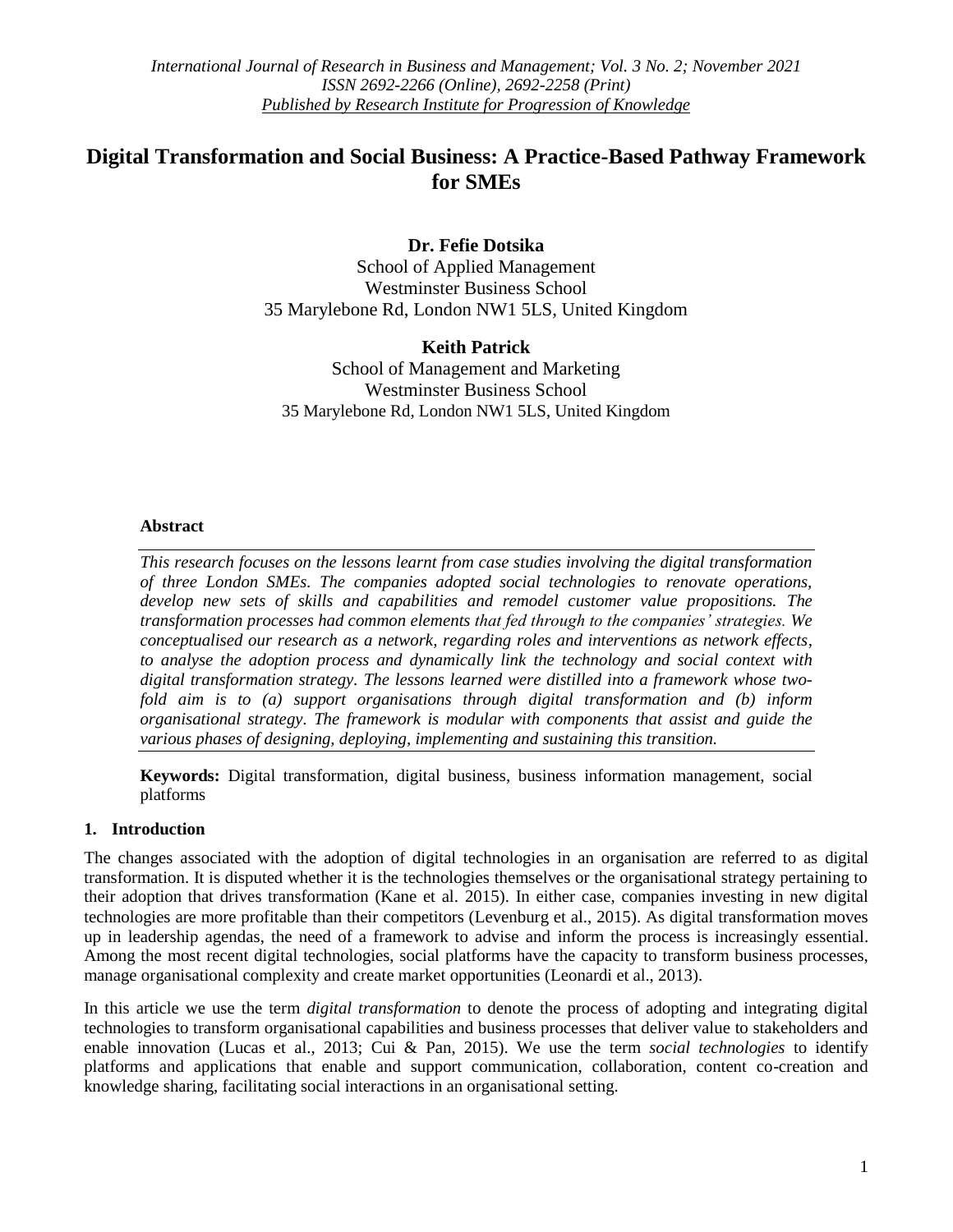While a large number of organisations believe that digital transformation is critical, few can be classified as companies with digital maturity, partly because of insufficient capabilities and limited resources (Li et al., 2018) but also lack of experience to form a strategy that drives transformation and can get clear business benefits from new digital technologies (Bautista et al., 2019). Indeed digital transformation is not always well-understood, predominantly around the adoption of Internet-related technologies and the role of service providers of digital platforms during the transformation (Besson & Rowe, 2012). This is particularly relevant in the case of small and medium size enterprises (SMEs) whose adoption of new technologies is markedly slow (Cragg & Mills, 2011). Digital technologies have changed the business environment creating opportunity as well as threat to the growth of SMEs. There are significant critical factors leading to commercial success for SMEs that choose to adopt digital technologies (Nguyen et al., 2015). Despite the evident benefits, digital transformation is hindered by a shortage of resources that vary from labour and skills to infrastructure (Demirkan et al., 2016). SMEs' restricted resources mean that the adoption process differs to that in larger businesses (Ghezzi et. al., 2013).

Regardless of the significance SMEs play in the global economy, the research into technology adoption remains relatively limited and has produced no framework to guide and inform the adoption process (Alshamaila et al., 2013). This is the gap that this paper addresses. Having been part of three digital transformation projects with London companies, we present our work and propose a framework that provides SMEs with guidance and support when undertaking their own digital transformation.

The rest of the paper is organised as follows: Section 2 looks into related research. Sections 3 and 4 present the research design, data analysis and interpretation. Section 5 discusses our findings and identifies the implications for research and practice.

# **2. Digital transformation in SMEs**

SMEs are identified as major economic players and a powerful source of national, regional and local economic growth (Nieto & Santamaria, 2010).

Digital transformation research for SMEs focuses on and is framed around efficiency achievement, operational improvement and the creation of new potential opportunities. Relevant work (some providing partial frameworks) addresses adoption issues of traditional information and communication technologies (Neirotti et. al, 2018), system adoption for the support and development of organisational capabilities (Nguyen & Waring, 2013;), entrepreneurship (Li et al, 2018), e-commerce/m-commerce technologies adoption (Ghezzi et al., 2012) and digital business strategies (Taiminen, & Karjaluoto, 2015; Rana et al., 2019).

Social technologies' adoption research is disproportional. The process is fairly well understood in areas such as marketing communications, customer relationships and reputation management (Durkin et al., 2013; Olanrewaju et al., 2020) but underrepresented in the areas of knowledge management and internal communications (Von Krogh, 2012; Patrick & Dotsika, 2007; Wamba & Carter, 2014). This is the gap the research carried out addresses and the paper's contribution.

Being involved in digital transformation projects with London SMEs, we faced these challenges while investigating the process of adopting social technologies to support organisational change and growth, and the way this process informs and shapes organisational strategy. Between 2005 and 2018 we worked with three London SMEs in knowledge transfer projects, funded by Innovate UK. The companies' respective business areas were independent research, telecommunications and legal services. The research projects dealt with digital transformation focused on social technologies/media/platforms.

All three firms wanted to develop their social business capability to fully leverage the potential and opportunities of social technologies and apply them to advance competencies and optimise business processes. In particular they wanted to adopt social media technologies to generate new stakeholder experiences, both external (customers, partners) and internal (employees). Organisational interest in social networks is increasing as they acknowledge the value of facilitating cross functional collaboration (Karoui et al, 2015). Despite their varied capabilities due to their size differences, they all struggled to take their transformation initiatives to the next level. The field of Social Business was relatively new and there was no success guaranteeing blueprint. There were risks involved and, especially in the two earlier projects, it would take years to see the results of their efforts.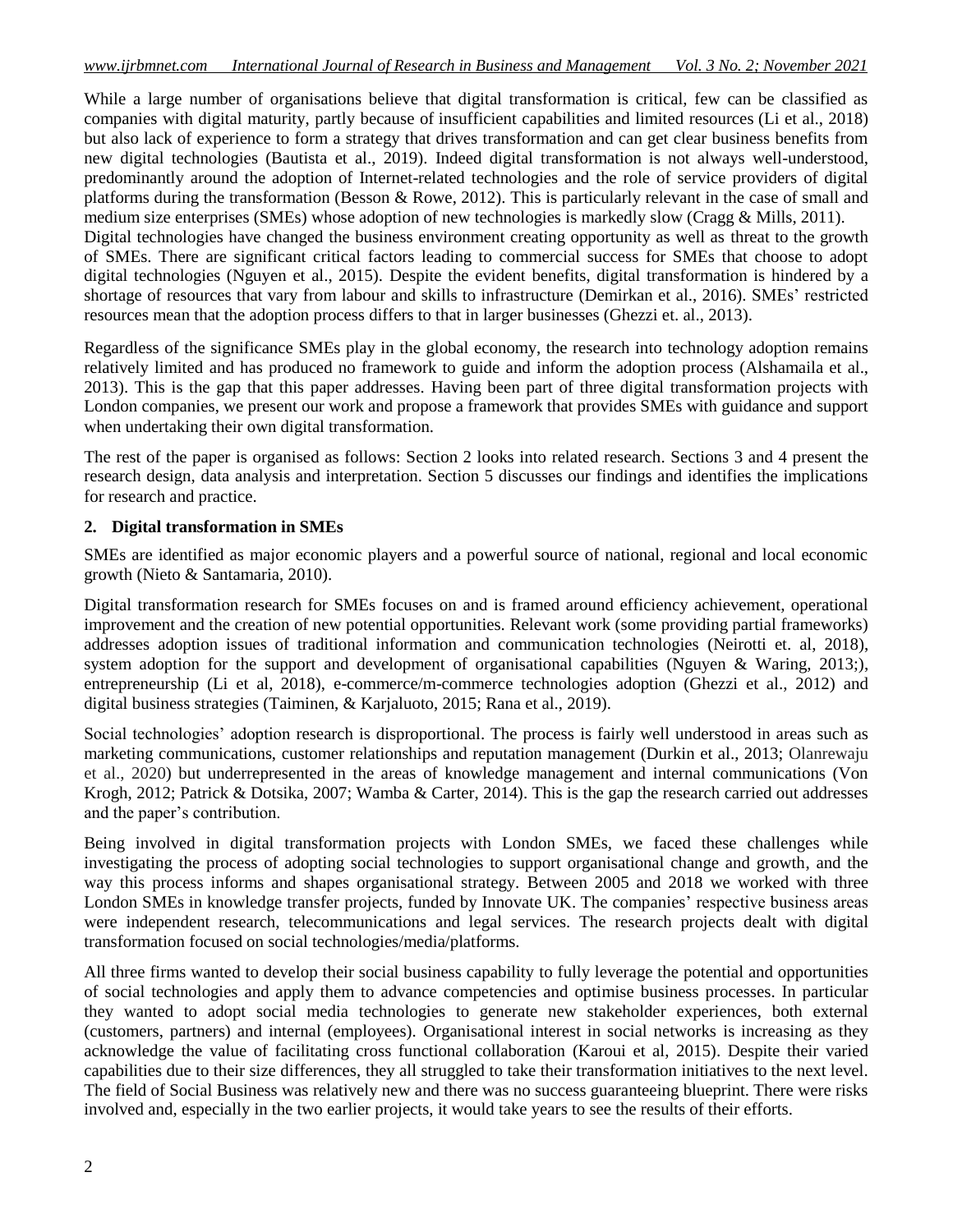From the start of the first project (2005) to the end of the last (2020 review) there had been no digital transformation methodology and/or framework to guide the process. The project teams undertook research into change readiness and focused on encouraging adoption and working with teams and individuals to help them make the most of the companies' social capabilities. Revisiting the three projects, we conceptualised our research as a network, regarding roles and interventions as network effects, with the aim to identify, record and analyse decisions made and propose a framework to guide SMEs in their own digital transformations

The contribution of the research is a digital transformation framework for SMEs, focused on the adoption of social technologies. The framework aims to guide organisations through the lifecycle of digital transformation and inform organisational strategy at every stage. It is modular and scalable - within SME limits.

#### **3. Research approach and design**

The research is based on three digital transformation projects in London companies over a period of years. Our collaborative and participatory engagement had interventionist nature, with main purpose to respond to organisational needs, relate theory to practice, and cycle reflection and action to help the SMEs reach their specific digital transformation. Action Research was adopted as it served well the projects' strong social and organisational context and multifaceted information management processes, whose inherent complexity was intensified by multiple different stakeholder views and value conflicts. These characteristics, along with the projects' collaborative and competencies-enhancing nature, focus on change processes and the involvement of practitioners as subjects as well as co-researchers further supported the suitability of the method (Baskerville, 1999). A combination of participant observation (Jepsen *et al.*, 1989) and process consultation (Schein, 1999) was employed. The collaborative aspect of both methods and their commitment to improve practice through an organic process involving systematic and iterative stages were relevant to all projects.

Participant observation was particularly helpful in resolving issues related to differing vocabularies, contradicting assumptions and requirements. The suitability of the method was notable for contributions relating to improved/critiqued practice and organisational transformation (Bradbury & Reason, 2006). The method facilitated the gaining of familiarity with the multivariate social setting of internal stakeholders, their views, practices and value conflicts.

Process consultation was employed on the basis of the relationship type between the researchers and clients which was high on both sides: we worked together with the companies, driven by their agenda to decipher the issues in question, identify the requirements and solve the problems. The method allowed for a more interventionist approach where the consultation aimed to influence and improve the organisational capabilities to anticipate and resolve similar future situations (Patrick & Dotsika 2007; Dotsika & Patrick, 2013).

The continuing lack of a digital transformation methodology by the end of the third project, led us to re-visit our work from all three projects collectively, with the aim to identify, record and analyse the choices and decisions made during the original research and propose a framework to guide SMEs in their own digital transformations. The extensive material collected during the lifetime of the three projects included interviews with primary stakeholders of all levels, notes from participant observations and surveys with practitioners, consultants and knowledge workers. Intermediate and/or final results of the three digital transformations have been well documented [anonymised] (XXX & XXX 2006; XXX & XXX 2007; XXX 2009; XXX & XXX, 2013; XXX et al., 2014). Despite the common target, that of a digital transformation, and overlapping teams, there was no link between the projects and no common theoretical context. This set the basis for the quest for an analytical tool that would enable the conceptualisation of the research, analyse its stages and propose a framework for digital transformation.

The technology adoption in the three projects had led to a multiplicity of action research engagements, roles and interventions that were complex, and neither predefined nor static. Regarding roles and interventions as network effects, we conceptualised action research as a network. The notion of actor-network in Actor-Network Theory (ANT) (Latour 1999) was used as an analytic tool to capture the projects' complexities and interpret multiple roles and interventions of action-research engagements (Boulus-Rødje, 2012). The method contributes to organisational studies by recognising that social relations are dependent on the material world and introducing nonhuman actors into the frame (Latour 2005).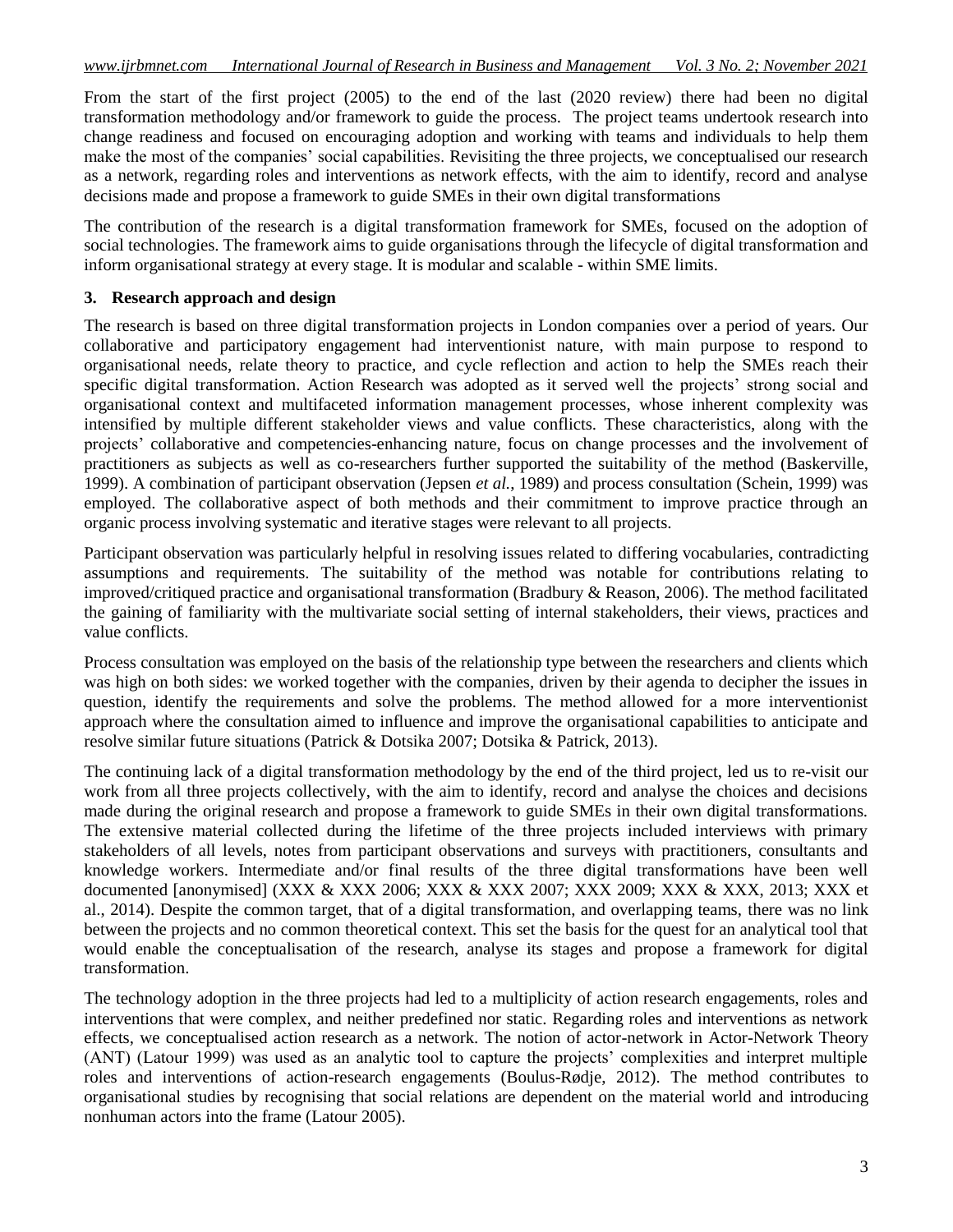ANT's critical stages of inscription, translation, framing and stabilisation were particularly relevant to the subject area (Chinedu et al., 2014). They provided both the analytical theoretical underpinning for the adoption process and suitably structured and described each project's timeline.

- Inscription is the process of determining the functionalities and patterns of use to be imprinted on technical artefacts (Akrich, 1992). As such it is guided by organisational requirements, competencies and constraints and can be thought of as the vision behind the intended transformation (Callon, 1991).

- Translation is the design process of re-interpreting, presenting under different context and/or appropriating other actors' interests by means of association, simplification and combination of entities (Callon 1986). The creation of convergence bridges existing sociotechnical gaps and shapes ideas, plans and requirements.

- Framing, originally defined as the process of identifying discrete agents (Callon, 1999), captures the evolution of technological artefacts whose functionality develops and adapts over time and describes the outcome. Project artefacts adaptation was captured during the testing and training periods for each project.

- Stabilisation is the final stage of consensus and closure and signifies that the problem is solved or needs to be redefined, looping back into inscription (Bijker et al., 1989).

Thematic analysis was applied to the collected data, which were organised by company, collection medium (interviews, surveys, participant observation material) and stakeholder (internal: manager, practitioner/knowledge worker/champion, support, consultant; external: customer, vendor, community). The process is depicted in Figure 1.



Figure 1. Network of roles and interventions

#### **4. Digital transformation focus: social technologies**

Despite their different scopes, all projects focused on the adoption of social technologies. We follow the transformation changes in four subsections that present and analyse our findings, starting with project overviews and following the ANT stages of inscription, translation, framing and stabilisation.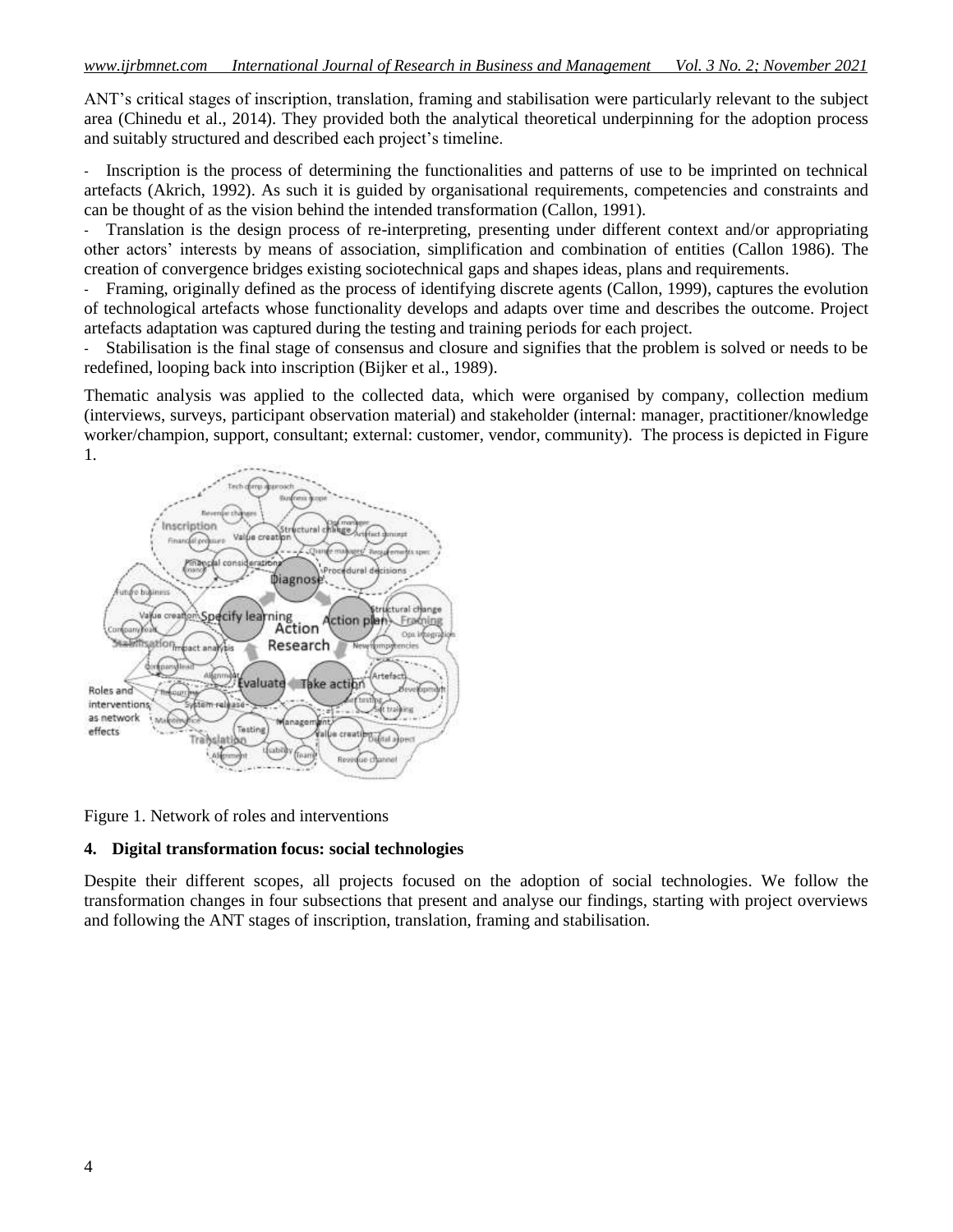# **4.1. Setting the scene(s)**

The digital transformation paths were dependent on the company objectives, sector, competitive priorities and customer expectations. They focused on reshaping the customer value proposition, the operating model, or a combination of both, and determined the transformation capabilities that needed developing in the organisations (Berman, 2012). An overview of the projects is presented in Table 1.

|                 |              |                                 | Artefact/                       |                              |                  |                 |        |
|-----------------|--------------|---------------------------------|---------------------------------|------------------------------|------------------|-----------------|--------|
|                 | Comp. size   |                                 | <b>Social</b>                   | <b>Transformat</b> Essential |                  |                 |        |
| Company         | (at onset)   |                                 | technologies                    | ion                          | path transformat | <b>Duration</b> | Review |
| core            |              |                                 | adoption                        | focus                        | ion              |                 |        |
| <b>business</b> |              | Project aim                     | focus                           | (main)                       | capabilities     |                 |        |
|                 |              | International                   |                                 |                              |                  |                 |        |
|                 |              | market<br>entry                 |                                 |                              |                  |                 |        |
|                 |              | research                        | in Internal                     |                              |                  |                 |        |
| <b>COMPANY</b>  |              | parallel                        | with communicati                |                              | <b>Business</b>  |                 |        |
| A               |              | planning, product ons           | and                             |                              | model            |                 |        |
| Independent     |              | development,                    | organisationa Operating         |                              | innovation       |                 |        |
| research        |              | sales, marketing 1              | knowledge                       | model                        | Cross-           | 2005            |        |
| company         | Small        | and new business                | management                      | transformatio                | channel          | to              |        |
|                 |              | acquisition.                    | system                          | $\mathbf n$                  | integration      | 2007            | 2014   |
|                 |              | Develop business                |                                 |                              |                  |                 |        |
|                 |              | strategy<br>to                  |                                 |                              |                  |                 |        |
|                 |              | transform<br>the                |                                 |                              |                  |                 |        |
| <b>COMPANY</b>  |              | from<br>company                 |                                 |                              |                  |                 |        |
| B               |              | technology                      |                                 |                              |                  |                 |        |
| Telecoms        |              | driven<br>to                    |                                 |                              | Customer &       |                 |        |
| company         |              | marketing                       |                                 |                              | community        |                 |        |
| specialising    |              | oriented<br>with                |                                 |                              | collaboratio     |                 |        |
| digital<br>in   |              | their<br>focus<br><sub>on</sub> |                                 |                              | n                |                 |        |
| signal          |              | services for the Web            |                                 | portal Customer              | Cross-           | 2007            |        |
| processing      | Small        | Deaf and Hard of and            |                                 | value                        | channel          | to              |        |
| technology      |              | Hearing                         | framework                       | proposition                  | integration      | 2009            | 2015   |
|                 |              | Develop a social                |                                 |                              |                  |                 |        |
|                 |              | media-enabled                   |                                 |                              |                  |                 |        |
|                 |              | intranet<br>and<br>a            |                                 |                              |                  |                 |        |
|                 |              | media<br>social                 |                                 |                              |                  |                 |        |
| <b>COMPANY</b>  |              | architecture<br>to              |                                 |                              |                  |                 |        |
| $\mathbf C$     |              | streamline                      |                                 |                              | Customer &       |                 |        |
| Legal           |              | business                        |                                 |                              | community        |                 |        |
| services        |              | processes                       |                                 | Combination                  | collaboratio     |                 |        |
| company         |              | enabling<br>faster              |                                 | of<br>operating              | $\mathbf n$      |                 |        |
| specialising    | Large medium | response<br>to                  |                                 | transformatio                | Cross-           |                 |        |
| in insurance    |              | market<br>changes               |                                 | $\mathbf n$<br>and           | channel          |                 |        |
| and             |              | and                             | improving Social media customer |                              | integration      | 2011            |        |
| corporate       |              | productivity<br>and             | intranet                        | value                        | Networked        | to              |        |
| law             |              | profitability                   | platform                        | proposition                  | workforce        | 2013            | 2020   |

Table 1. Projects' overview

Each project had its own digital transformation drivers which determined the competitive advantages expected to result from the adoption of new information technologies and which were specific to the particular company. The drivers employed were divided into three groups addressing the inherent characteristics of the particular transformation, the interactions between company and customers and the interactions between the company and its partners and/or competitors (Andal-Ancion et al., 2003).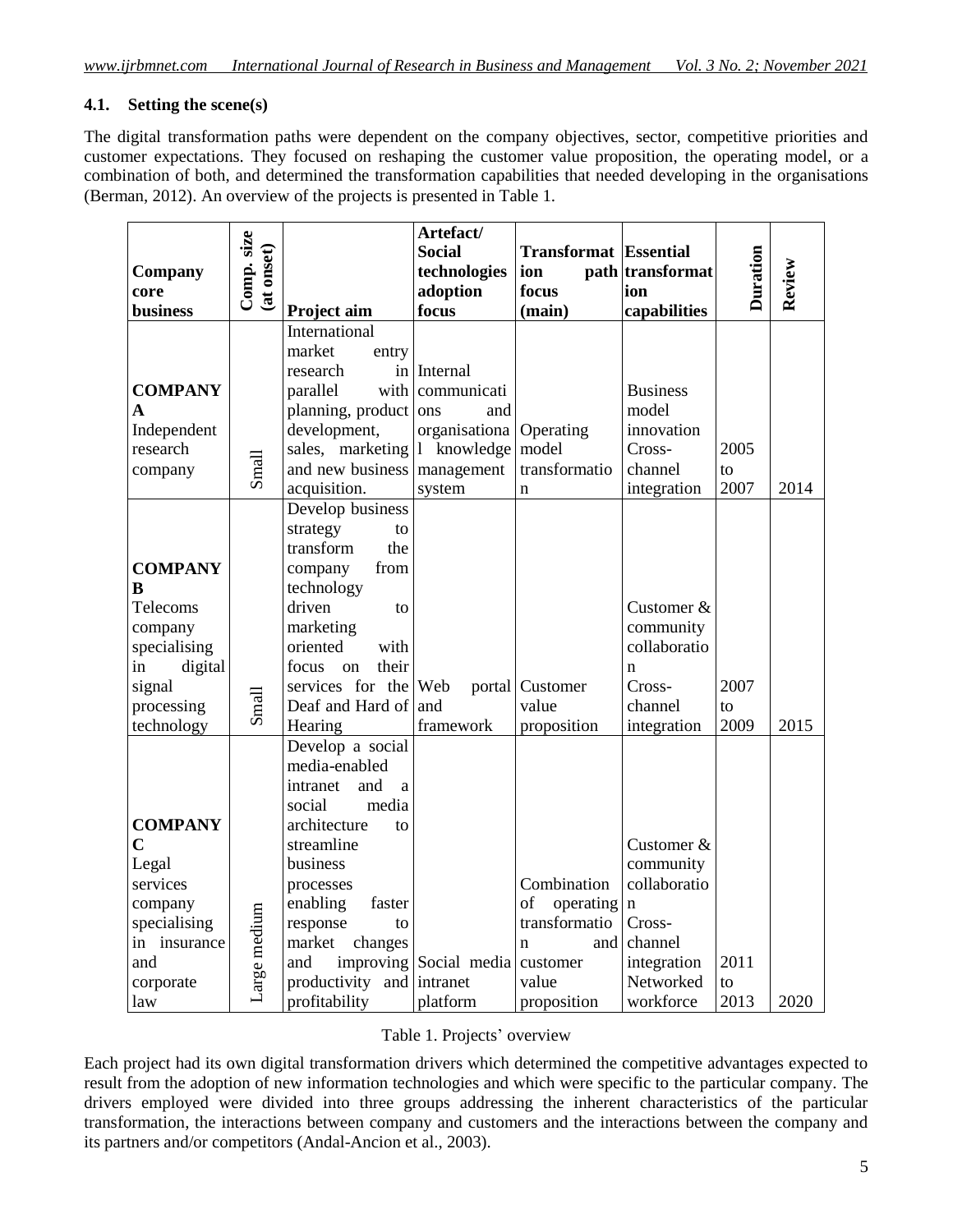Inherent characteristics drivers include considerations on information intensity, electronic deliverability, customisation, and aggregation capabilities. Company/customer interaction drivers include find-ability, real-time dynamic interface capabilities and risk considerations. Company/partner and/or company/competitor interaction drivers considered are network effects, standardisation issues and missing competencies. To these we included drivers relating to social technologies' capabilities. These were communication, collaboration, co-creation and crowdsourcing (Simula et al., 2015). Identifying the need to collect and connect activities of individuals and teams to support the creation of knowledge (Kaschig et al, 2016). The "social" drivers are examined separately as they apply to and influence both internal and external processes and communications. The drivers can be seen in Table 2.

| <b>Driver</b>                                                                                                                                                                               | Compa                 | Compan | Compa                   |      |
|---------------------------------------------------------------------------------------------------------------------------------------------------------------------------------------------|-----------------------|--------|-------------------------|------|
|                                                                                                                                                                                             |                       | ny A   | $\mathbf{v} \mathbf{B}$ | ny C |
|                                                                                                                                                                                             | Information intensity |        |                         |      |
|                                                                                                                                                                                             | Electronic delivery   |        |                         |      |
| characte<br><b>Inheren</b><br>ristics                                                                                                                                                       | Customisation         | -      |                         |      |
|                                                                                                                                                                                             | Aggregation           | -      |                         |      |
|                                                                                                                                                                                             | Find-ability          |        |                         |      |
| $\begin{array}{c} \textrm{Com} \\ \textrm{pany} \\ \textrm{Cust} \end{array}$<br>mers                                                                                                       | Real time interface   | -      |                         |      |
|                                                                                                                                                                                             | <b>Risk issues</b>    |        |                         |      |
|                                                                                                                                                                                             | Network effects       |        |                         |      |
| $\begin{array}{l} \mathop{\rm pany}\limits_{<\text{-}>\\ \mathop{\rm Patti}\limits_{\rm ccof} \\ \mathop{\rm Com}\limits_{\rm pt} \\ \mathop{\rm petti}\limits_{\rm rs} \end{array}$<br>Com | Standardisation       |        |                         |      |
|                                                                                                                                                                                             | Missing competencies  |        |                         |      |
|                                                                                                                                                                                             | Communication         |        |                         |      |
|                                                                                                                                                                                             | Collaboration         |        |                         |      |
| company<br>capabilities<br>Prtners/Co<br>mpetitors<br>company                                                                                                                               | Co-creation           |        |                         |      |
| Social<br>$\hat{S}$                                                                                                                                                                         | Innovation            |        |                         |      |
|                                                                                                                                                                                             | Crowdsourcing         |        |                         |      |

Table 2. Digital transformation drivers

Three decision-making levels were considered for each ANT stage: strategic, tactical and operational/procedural (Moe et al., 2012). Key strategic aspects of digital transformation are divided into procedural elements, tactical decisions and strategic options. The procedural decisions are stage-related and divided into categories that emerged from the data analysis. Tactical decisions are divided into resource allocation considerations and challenges. The strategic options are associated with technology adoption, value creation changes, structural modifications and financial considerations, and adapted from the Digital Transformation Framework (Hess et al., 2016) to address the projects' particular focus on social technologies, funded project status and company sizes.

# **4.2. Method Application**

# **Stage I: Inscription**

The strategic options pertain to the company's approach to new digital technologies (early adopter vs. follower), value creation changes (nature of digital interface to internal/external stakeholders, type of new revenue creation and scope for future business), organisational structural changes (lead, operational changes, new competences required) and financial aspects (funding and financial pressure on core business at the time). Tactical level decisions deal with the identification and use of resources. The procedural aspects relevant to the inscription stage are the (initial) problem evaluation, the artefact description and the requirements specification. Table 3 shows the aggregate results by company.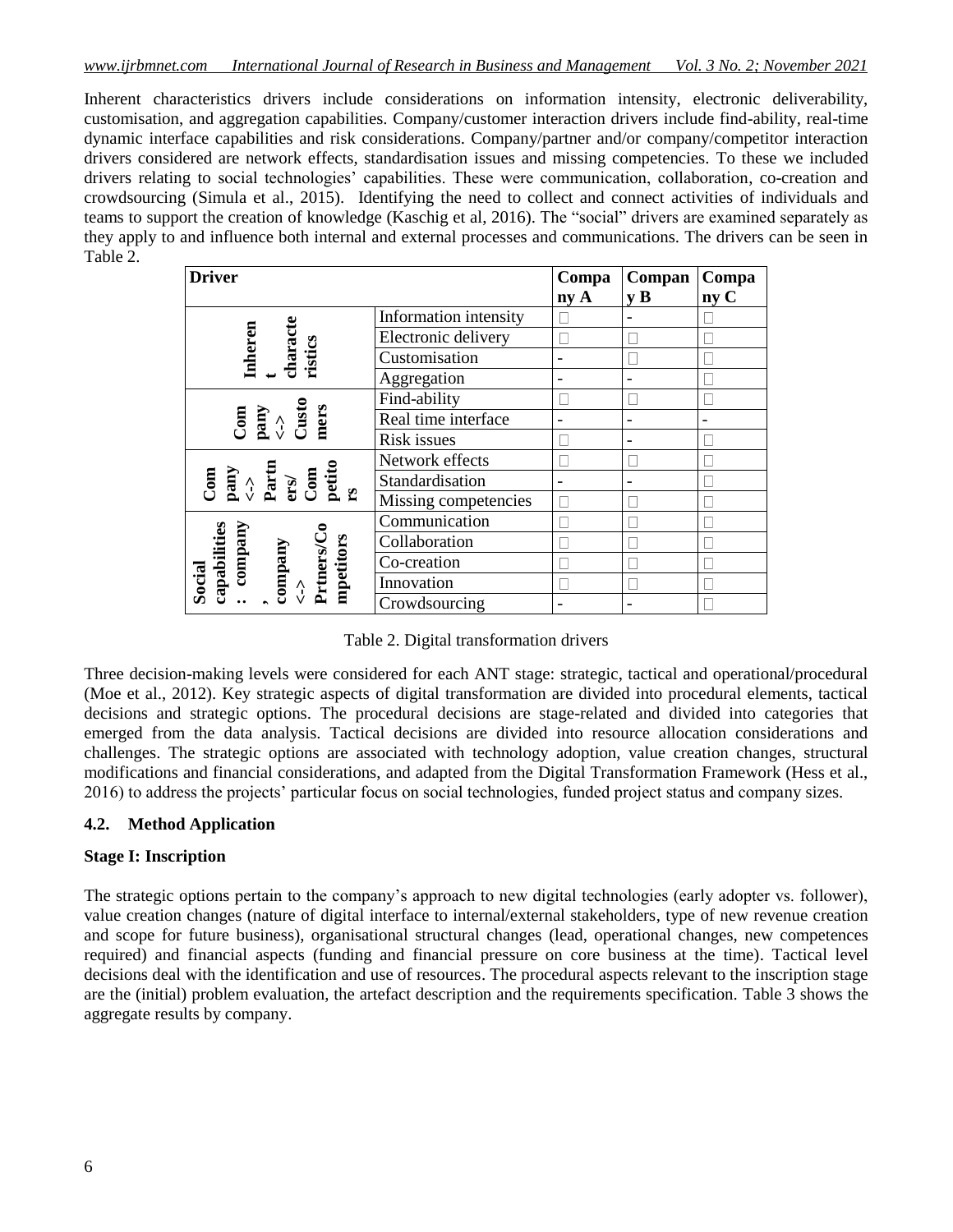| <b>Inscription</b>                                     |                                     | <b>Company A</b>                                      | <b>Company B</b>                                             | <b>Company C</b>                                                         |                                                   |
|--------------------------------------------------------|-------------------------------------|-------------------------------------------------------|--------------------------------------------------------------|--------------------------------------------------------------------------|---------------------------------------------------|
|                                                        | <b>New</b><br>technologies          | Company<br>approach                                   | Early adopter                                                | Follower                                                                 | Early adopter                                     |
|                                                        |                                     | Digital<br>interface                                  | Internal:<br>digital<br>enrichment of<br>existing<br>product | External:<br>digital<br>enrichment of $\vert$ new<br>existing<br>product | Internal/external:<br>content-<br>based offerings |
|                                                        | <b>Value</b><br>creation<br>changes | Revenue<br>changes<br>be<br>$[$ to<br>re-<br>visited] | None                                                         | Unsure                                                                   | None                                              |
|                                                        |                                     | Future business<br>scope                              | Content<br>$\&$<br>creation<br>aggregation                   | Content<br>$\&$<br>creation<br>distribution                              | Content platform<br>management                    |
|                                                        |                                     | Company lead                                          | Managing<br>director                                         | Managing<br>director                                                     | Director of KM<br>& Capability                    |
| Strategic decisions                                    | <b>Structural</b><br>changes        | Ops changes                                           | <b>Business</b><br>processes                                 | Products<br>and<br>services                                              | <b>Business</b><br>processes                      |
|                                                        |                                     | New<br>competencies                                   | Internally                                                   | Through<br>partnership                                                   | Internally                                        |
|                                                        | <b>Financial</b><br>aspects         | Finance                                               | 40% company<br>60%<br>government                             | 40% company<br>60%<br>government                                         | 60%<br>company<br>40% government                  |
|                                                        |                                     | Financial<br>pressure<br>current<br>business          | on Low<br>to<br>core medium                                  | Low                                                                      | Low                                               |
| <b>Tactical</b><br>decisions<br>Procedura<br>decisions |                                     | Resource<br>allocation<br>considerations              | IT skills                                                    | IT skills                                                                | IT<br>and<br>Knowledge<br>Management<br>skills    |
|                                                        |                                     | Challenges                                            | Lack<br>expertise                                            | of Lack<br>of<br>expertise                                               | Potential<br>dependencies                         |
|                                                        |                                     | Initial problem<br>evaluation                         | Pre-existing                                                 | Changed<br>during project                                                | Pre-existing                                      |
|                                                        |                                     | Artefact<br>concept                                   | Knowledge<br>management<br>system                            | Web<br>portal<br>and<br>framework                                        | Social intranet                                   |
|                                                        |                                     | Requirements<br>specification                         | Functional,<br>performance                                   | Functional,<br>interface                                                 | Functional,<br>performance,<br>interface          |

Table 3. Stage I: Inscription

Parts of the strategic decisions taken during the inscription process were typically carried out before the projects' onset. These included the initial artefact concept, the clear identification of stakeholders, choice of technology for adoption and an overview of financial and value creation issues. The main challenges encountered during this phase were linked to resources, expertise and financial pressure in accordance with the findings of similar recent research into technology adoption by SMEs (Kyobe, 2011).

The structural changes were mostly resolved during this phase, apart from the need to acquire new competencies, which was challenging in the smaller companies, as they had to rely on existing, already strained resources.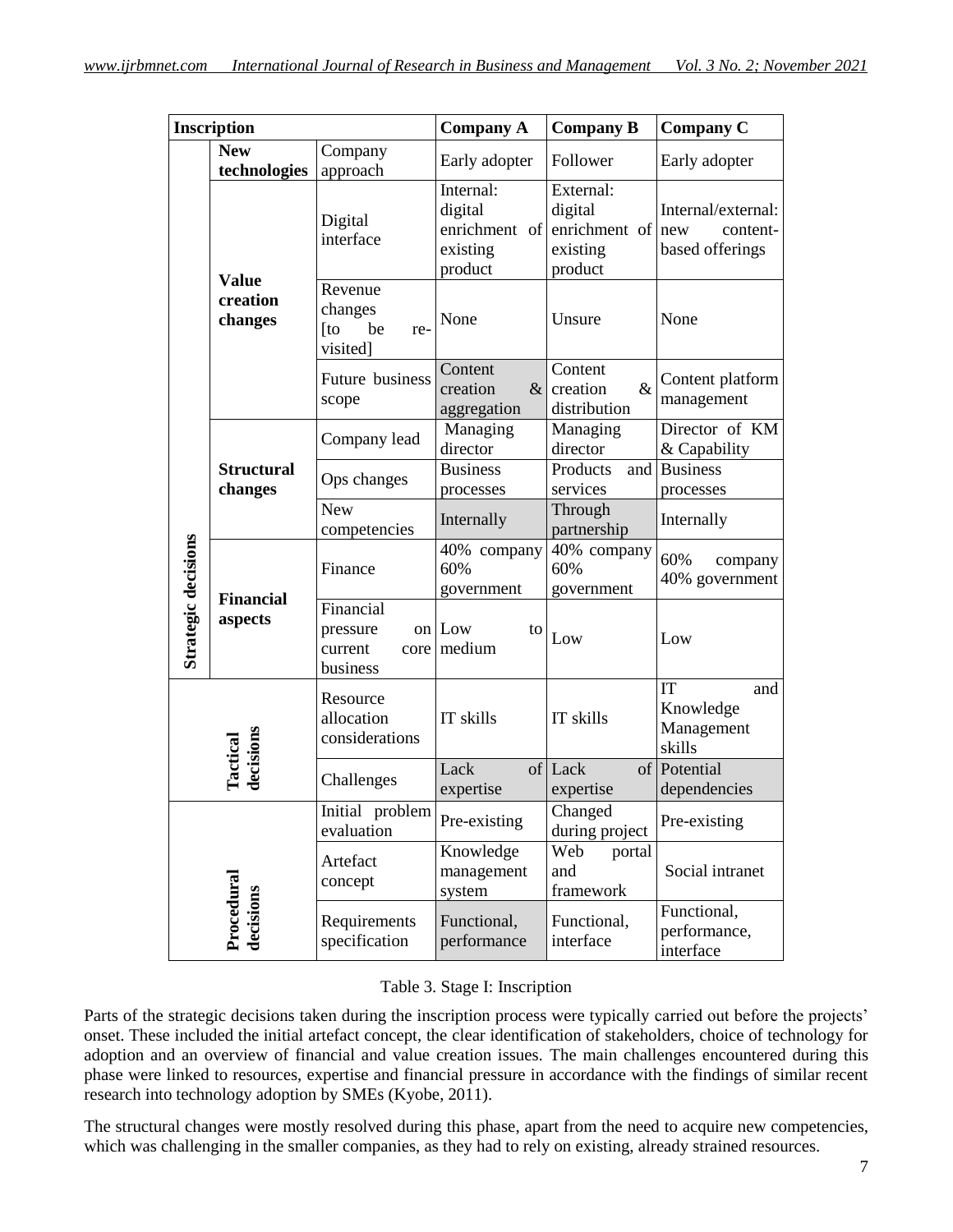These changes directly related to the tactical decisions on resource allocation and associated challenges. Lack of expertise and potential dependencies on a third party ensuing from outsourcing development processes were not effectively addressed and therefore not resolved during inscription, resulting in delays later on. The shaded cells correspond to incomplete actions and/or decisions which were carried out or finalised after the inscription stage. They proved to be problematic, disrupting the flow of operations and creating setbacks. Out-of-sync decisions were minimised during the third project as the adverse consequences were, by then, well understood.

During inscription, all companies had a low to medium financial pressure on their core business. In spite of its seemingly small role in triggering digital transformation, all companies agreed at the time that they expected the financial pressure to rise (as it did, especially in the smaller companies, see 3.4).

#### **Stage II: Translation**

The strategic options relevant to this phase were the technology choice for systems development and structural changes focused on the integration of new digital operations and competency issues. Tactical decisions were associated with employee allocation to the project development and challenges associated with the lack of shared understanding. Procedural decisions included use-case analysis, which was applied to finalise requirements and define processes for the development of the systems, and concept alignment, which refers to the correspondence between business objectives/processes and information technology requirements. This characteristic of the latter makes it an integral part of the translation process. Table 4 shows our findings.

|                              | <b>Translation</b>           |                                                                   | <b>Company A</b>                                  | <b>Company B</b>                                           | <b>Company C</b>                                         |  |
|------------------------------|------------------------------|-------------------------------------------------------------------|---------------------------------------------------|------------------------------------------------------------|----------------------------------------------------------|--|
| Strategic decisions          | <b>New</b><br>technologies   | Development                                                       | Media Wiki                                        | Web portal                                                 | Confluence,<br>Attensa,<br>RubyOnRails                   |  |
|                              |                              | Software tools                                                    | Open source<br>Open source                        |                                                            | Proprietry                                               |  |
|                              |                              | Company IT                                                        | Supporter<br>(partly<br>outsourced)               | Enabler                                                    | Enabler                                                  |  |
|                              | <b>Structural</b><br>changes | Integration of new<br>operations<br>into<br>existing structures   | Part<br>of<br>business                            | Digital<br>core initiatives<br>outside of core<br>business | Digital initiatives<br>outside<br>of<br>core<br>business |  |
|                              |                              | <b>New</b><br>competencies<br>(digital<br>capabilities)           | Through<br>partnership                            | Through<br>partnership                                     | External sourcing                                        |  |
| <b>Tactical</b><br>decisions |                              | Resource<br>allocation<br>considerations                          | Identify members for development team             |                                                            |                                                          |  |
|                              |                              | Challenges                                                        | Lack of shared understanding                      |                                                            |                                                          |  |
| Procedural decisions         |                              | Use-case analysis                                                 | Knowledge<br>Management<br>System<br>requirements | Web<br>requirements                                        | portal Social<br>intranet<br>requirements                |  |
|                              |                              | of<br>Alignment<br>concept:<br>(short<br>term:<br>during project) | Structural                                        |                                                            | Structural,<br>cultural                                  |  |
|                              |                              | Software design                                                   | Pilot KMS                                         | Website design                                             | Intranet<br>prototype                                    |  |

|  |  |  | Table 4. Stage II: Translation |
|--|--|--|--------------------------------|
|--|--|--|--------------------------------|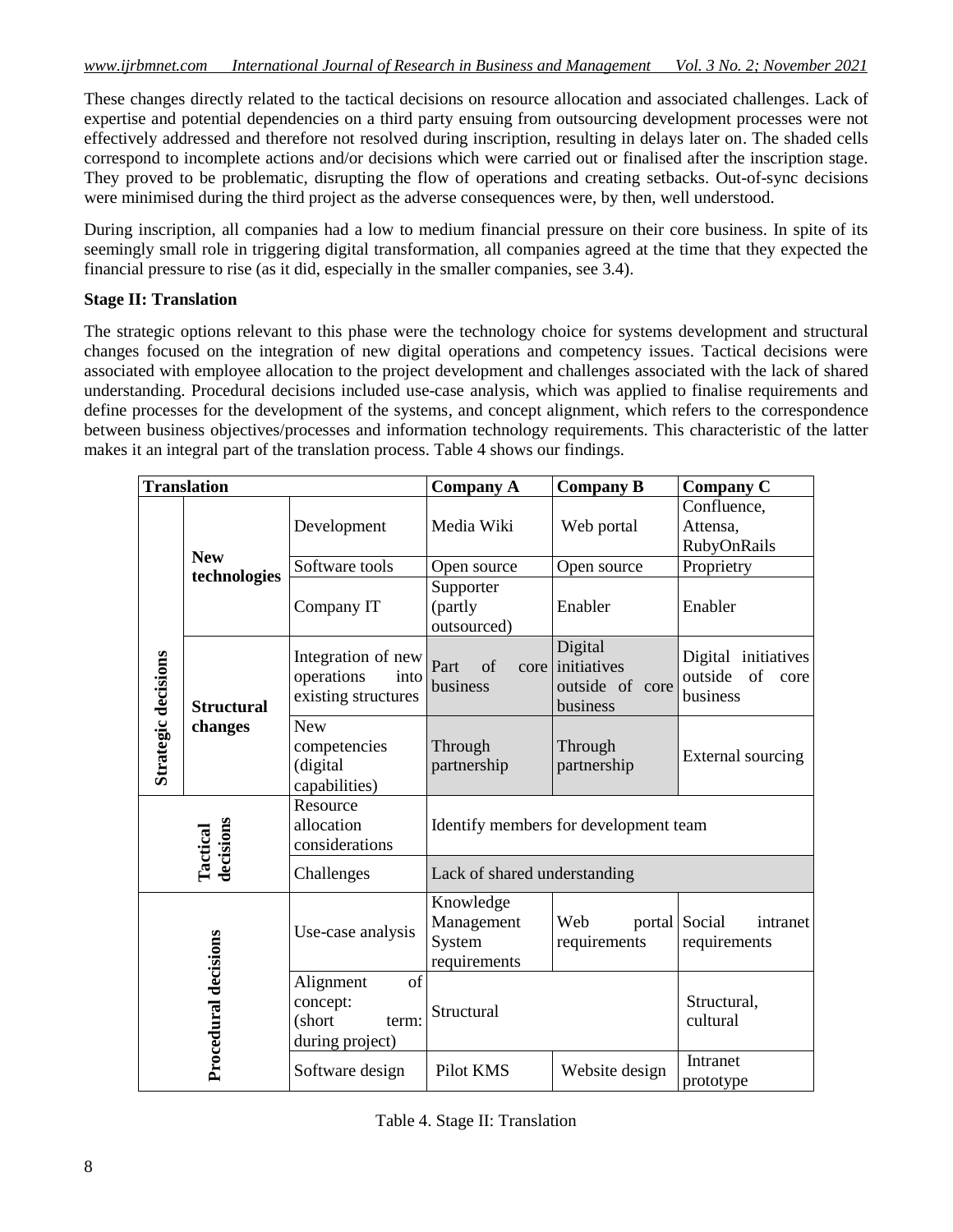The main challenge during the translation stage was related to the alignment of IT with business objectives. All projects shared frequent alignment discrepancies resulting from lack of shared understanding due to differences in objectives, company culture and communication issues. Our findings support research on the challenge to achieve business goals and IT alignment and maintain it over time (Shan & Kumar 2012; Ullah & Lai, 2013). Structural alignment indicates the fit between objectives and competencies. It varies with the size of the organisation and is overall easier to implement in smaller organisations, positively influencing the company's performance (Tan & Gallupe, 2006). In bigger organisations we found the need for cultural, in addition to structural alignment, which examines organisational culture and the existence of a common understanding of business goals and new competences required.

Temporary or incomplete decisions on structural changes (shaded cells) were due to limited understanding of the importance of such decisions at that stage. It became obvious that they had to be addressed before framing as dealing with them later created conflicts and delays.

# **Stage III: Framing**

The creation of convergence and in the previous stage prompted the re-examination of financial considerations. As a result, the strategic decisions at this stage involved re-visiting and re-evaluating the financial situation. Structural changes resulting from new operations had to be decided, as well as value creation changes focusing on the nature of digital transformation. The tactical decisions were similar to the previous stage and concentrated on challenges associated with resource allocation and task scheduling. Procedural aspects relevant to the framing stage were artefact development, testing and employee system training. The development followed iterative software implementation and, as it had started earlier on in all projects, the entry here signifies conclusion. Our findings are synopsised in Table 5.

| Framing               |                              |                                                         | <b>Company A</b>                                    | <b>Company B</b>                                           | <b>Company C</b>                                                                                                        |
|-----------------------|------------------------------|---------------------------------------------------------|-----------------------------------------------------|------------------------------------------------------------|-------------------------------------------------------------------------------------------------------------------------|
| Strategic decisions   | Value creation               | Digital interface                                       | Enriched media                                      | Enriched media                                             | platform,<br>Content<br>extended business                                                                               |
|                       | changes                      | Revenue changes                                         | Potential of paid Freemium<br>content               |                                                            | None                                                                                                                    |
|                       | <b>Structural</b><br>changes | New operations                                          | Integrated                                          | Integrated                                                 | Separated                                                                                                               |
|                       | <b>Financial</b><br>aspects  | Financial pressure<br>current<br>core<br>on<br>business | Medium<br>(change)                                  | High<br>(change)                                           | Low                                                                                                                     |
| decisions<br>Tactical |                              | Resource<br>allocation<br>considerations                | allocation/Staff<br><b>Staff</b><br>task scheduling | allocation/<br>task scheduling                             | Dedicated team                                                                                                          |
|                       |                              | Challenges                                              | Task<br>prioritisation                              | Task<br>prioritisation                                     | Dependencies<br>on<br>technology;<br>engagement issues                                                                  |
| Procedural decisions  |                              | Artefact<br>development                                 | Knowledge<br>Management<br>System                   | Web portal                                                 | Social intranet                                                                                                         |
|                       |                              | System testing                                          | Alignment,<br>usability,<br>installation            | Alignment,<br>usability,<br>accessibility,<br>installation | Alignment, usability,<br>installation,<br>performance,<br>integration                                                   |
|                       |                              | Training                                                | needs and skills,<br>culture change                 | needs & skills                                             | Points<br>of<br>contact.<br>Points of contact, points of contact, formal material and<br>sessions.<br>culture<br>change |

Table 5. Stage III: Framing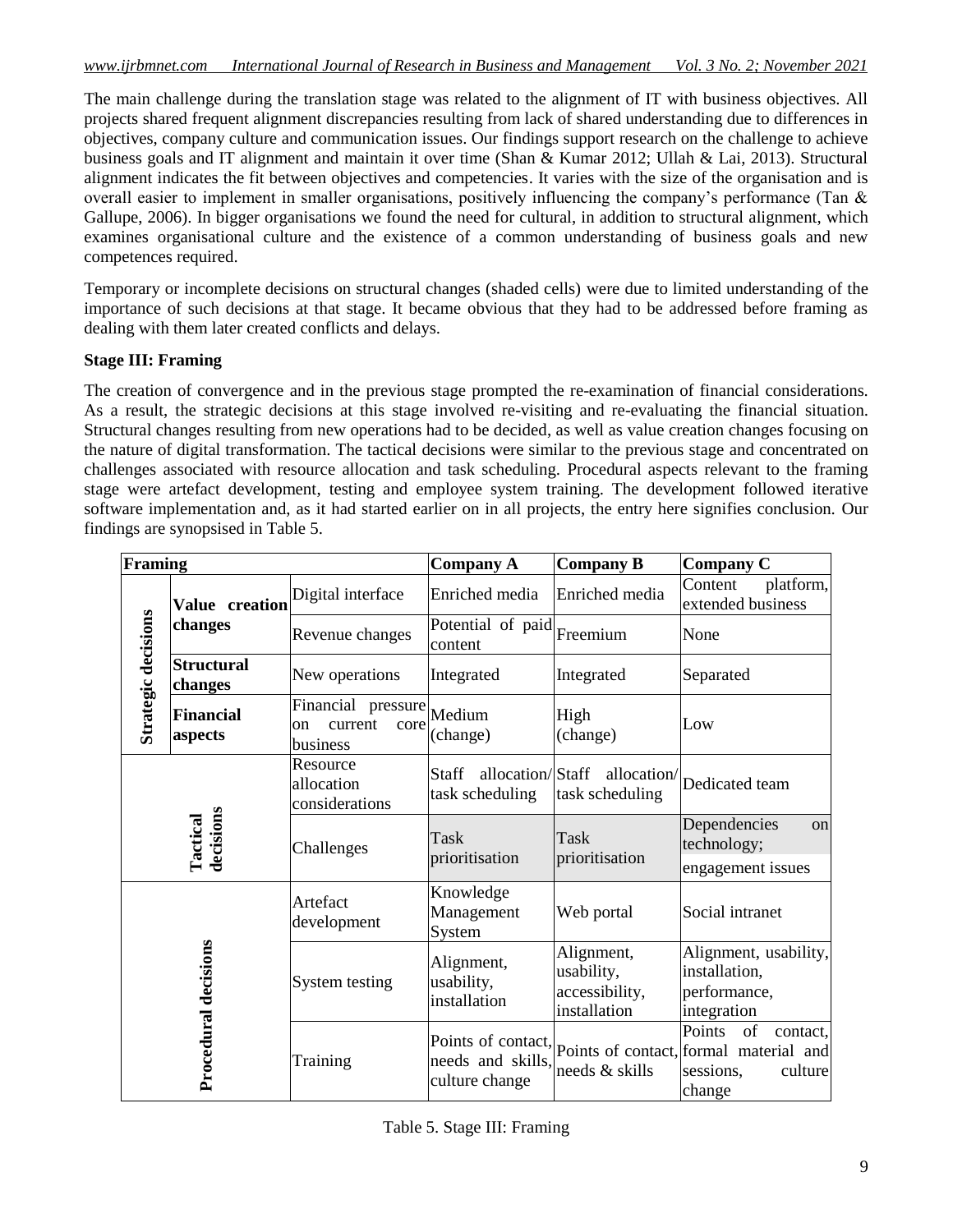The financial pressure on the core business of the smaller firms had increased. This resulted in the decision to investigate potential new revenue streams, integrate new operations into the existing structures (strategic decisions-structural changes) and resolve resource allocation by staff allocation and task scheduling. The larger firm had no extra financial pressure and kept traditional operations separate from digital initiatives. Another consequence was re-visiting revenue changes in order to investigate alternative financial revenues for the artefact, with the first company identifying the potential of paid content using the knowledge management system for curating and re-packaging historical data. The second company decided on a freemium scheme, with the potential of a tiered subscription offering at a later stage.

The main challenge of the framing stage was employee training leading to full adoption of the developed system. In the case of the largest company, this included the development of training materials to address users of varied backgrounds and motivation, guide team leaders and manage expectations. Employee engagement findings support previous research on resistance to change (Rafferty & Griffin, 2006; Van Dam et al., 2007).

Challenges relating to resource allocation were not well managed and remained problematic across projects (grey areas in table). In the case of the smaller companies they were eventually resolved with a more rigid task prioritisation which, with hindsight, needed to be factored in during the framing stage. The third project saw the onset of technology dependency issues , mirroring relevant research on platform decoupling and cloud solutions (Kumar et al., 2016; Hosseini et al., 2019).

#### **Stage IV: Stabilisation**

The strategic options are related to the role of the company's IT to achieving strategic goals (enabler:- IT as a core function; supporter:- IT as a means for efficient processes; innovator:- company at the forefront of innovative new technologies), future business scope, company lead for the project artefact during stabilisation and post-project, and, also post-project, financial resource planning. The tactical decisions handled resources as before and managed a set of challenges that were related to maintenance issues and/or particular to each project. The procedural aspects relevant to the stabilisation phase were the final system release/migration, impact analysis, maintenance planning and need for iterative alignment of concept during maintenance. Table 6 reviews the stabilisation stage for the three projects.

By this stage all companies had a good understanding of the opportunities to leverage their core competencies enabled by digital transformation and therefore were able to make decisions about value creation changes relevant to future business scope, which, in all projects centred on content creation. Decisions on post-project financing, leadership and resourcing (including system maintenance) needed to be made. The need for maintenance support planning, including category, resources and management proved problematic for the smaller companies, who considered it at first not a key but a theoretical concept impacting on resources without evident benefit. However, towards the end of the stabilisation stage, its merits and advantages become clearer, in line with similar research findings, especially in terms of safeguarding system availability, content quality, process efficiency and the flexibility of a system to enhance its functionalities and capabilities (Garg & Deshmukh, 2009). The smaller firms opted for corrective/adaptive maintenance (restore and/or implement changes) whereas the larger company followed a perfective/preventive path (re-visit and modify requirements and inhibit occurrence of errors/system downtime).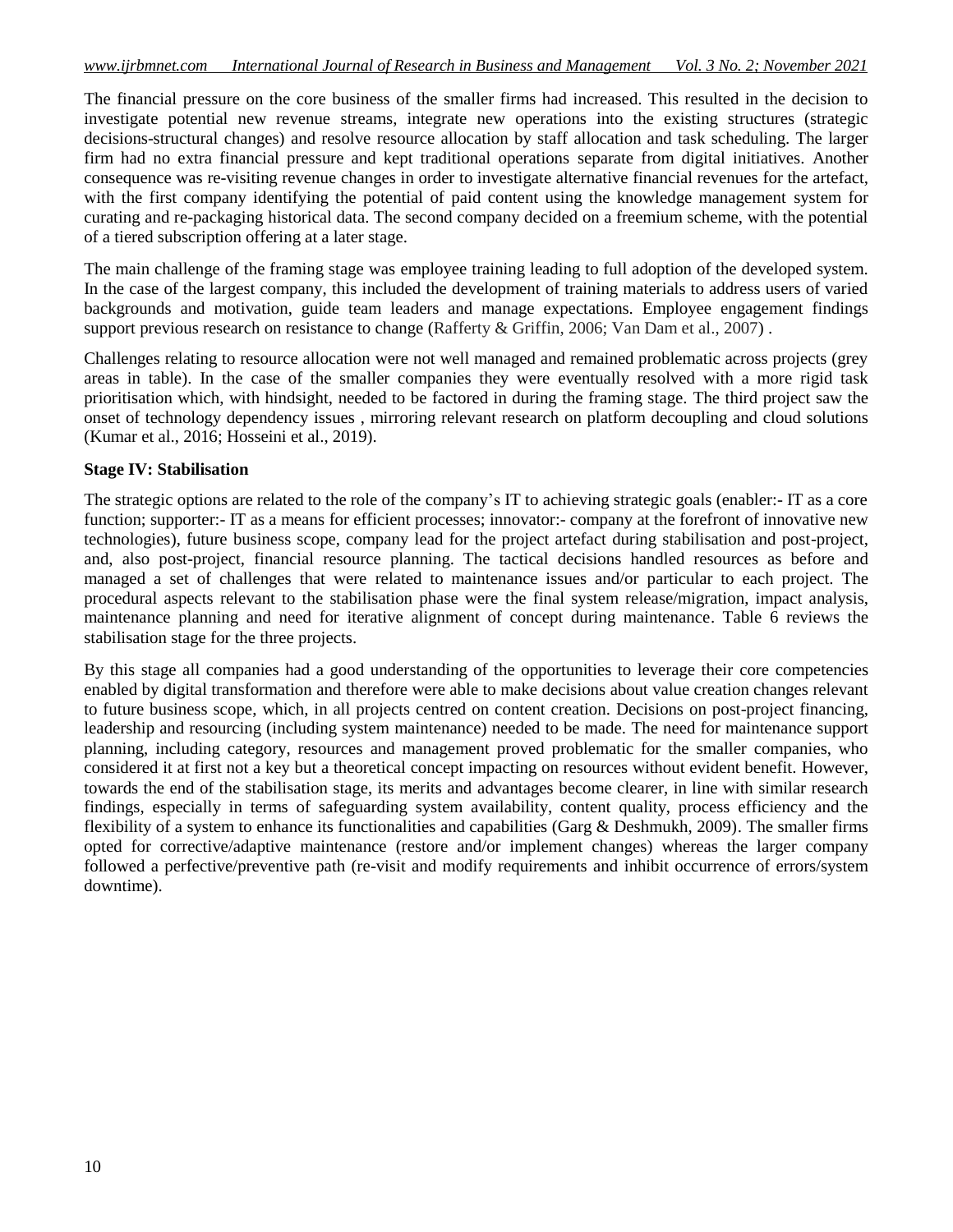| <b>Stabilisation</b> |                                     |                                                 | <b>Company A</b>                                 | <b>Company B</b>                                        | <b>Company C</b>                                      |
|----------------------|-------------------------------------|-------------------------------------------------|--------------------------------------------------|---------------------------------------------------------|-------------------------------------------------------|
|                      | <b>New</b><br><b>Technologies</b>   | Company IT                                      | Supporter                                        | Enabler                                                 | Innovator                                             |
| Strategic decisions  | <b>Value</b><br>creation<br>changes | business<br>Future<br>scope<br>(all as planned) | & aggregation                                    | Content creation Content creation<br>& distribution     | Content<br>creation<br>$\&$<br>platform<br>management |
|                      | <b>Structural</b><br>changes        | Company lead                                    | n/a<br>system<br>integrated<br>into<br>work flow | Managing<br>director                                    | Devolved<br>down to KM<br>team                        |
|                      | <b>Financial</b><br>aspect          | Finance                                         | Company (post-project)                           |                                                         |                                                       |
|                      |                                     | Resource<br>allocation<br>considerations        | Company<br>employee                              | Company<br>employee                                     | KM team                                               |
|                      | decisions<br><b>Tactical</b>        | Challenges                                      | Conveying<br>benefits<br>system<br>maintenance   | Conveying<br>of<br>of benefits<br>system<br>maintenance | Service-level-<br>agreement<br>considerations         |
|                      |                                     | System release                                  | Platform<br>migration                            | Web portal goes<br>live                                 | Platform<br>migration                                 |
| Procedural decisions |                                     | Impact analysis                                 | Knowledge<br>assets;<br>new<br>markets           | New markets                                             | Organisational<br>performance                         |
|                      |                                     | of<br>Alignment<br>concept<br>(maintaining)     | Structural, cultural, social                     |                                                         |                                                       |
|                      |                                     | System<br>maintenance<br>planning               | Corrective/<br>adaptive                          | Corrective/<br>adaptive                                 | Perfective/<br>preventive                             |

Table 6. Stage IV: Stabilisation

The smaller firms did not perform a formal impact analysis of the digital transformation they underwent during this stage (shaded cells) but later, after the projects had concluded. The first company impact analysis highlighted emergence of knowledge assets and break through into adjacent markets (overseas). The second SME digital transformation led to their entrance into new markets shortly post-project. The larger organisation performed impact analysis including monitoring change management and innovation on processes. They found enhanced organisational performance across a wide scope of organisational processes and cost-effective support of varied value-chain activities.

Preserving alignment of concept was considered critical in maintaining stability between evolving business needs and business environment and keeping the balance between the multi-functional character of digital transformation with organisational strategy. Comparable results are well documented in relevant literature (Matt et al., 2015).

# **5. Discussion and implications for practice**

This paper investigates the challenges and opportunities of digital transformation in three London SMEs who adopted social technologies to renovate operations and renew customer value propositions. Successful adoption of these technologies delivered digital enhancements to services, helped the companies to develop new business models and provided collaborative social platforms for innovation.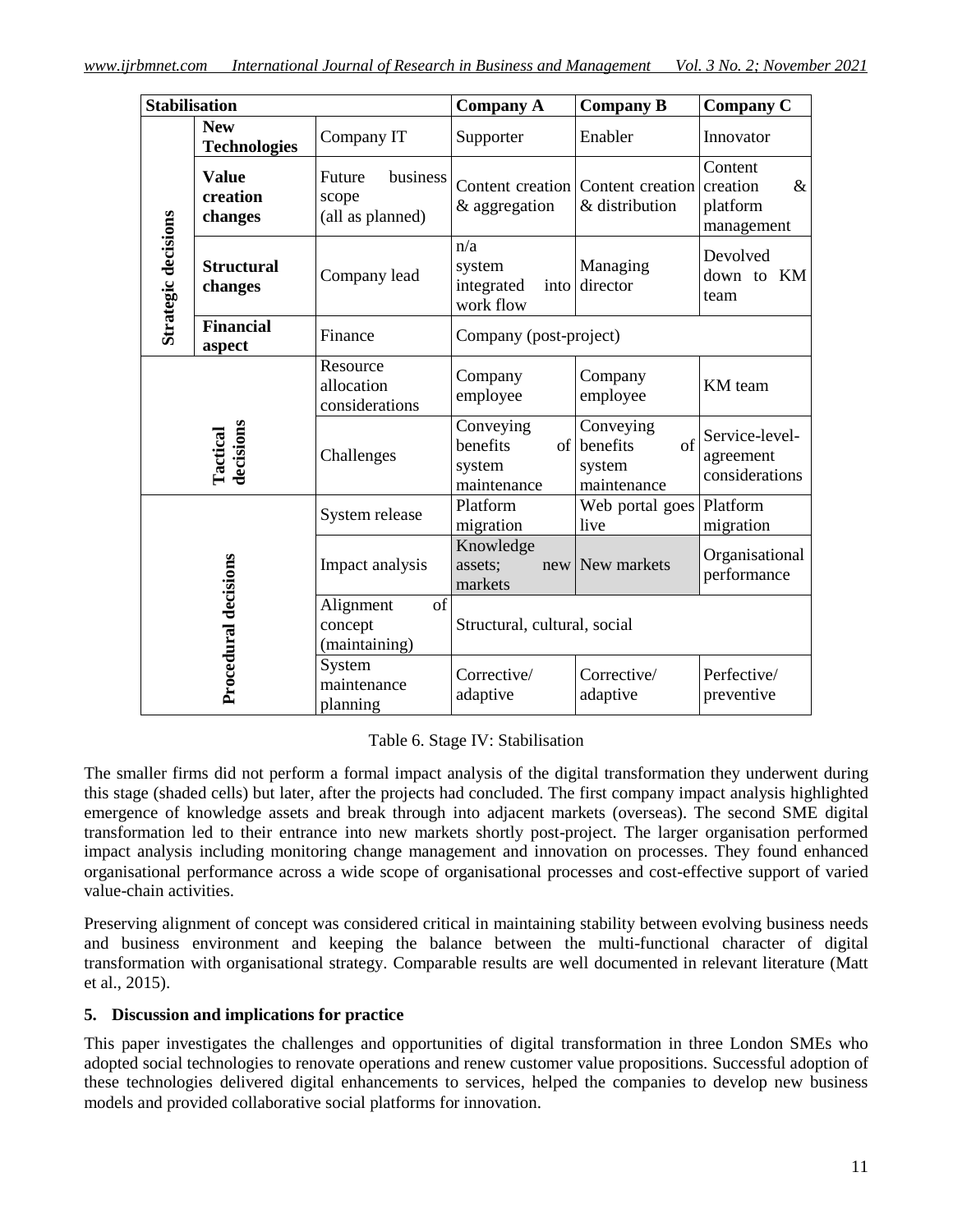It was apparent that the companies lacked know-how and required a detailed framework to (a) manage the complexity and scale of the digital transformation, (b) separate the phases of the transition and (c) guide the strategic, tactical and operational decisions at every phase. The research led to the proposal of a conceptual framework that can assist with the transition and guide social technology adoption in similar sized organisations. It also reinforced analogous findings in similar studies.

Digital transformation is a strategic consideration and requires a clear digital strategy (Kane et al., 2015). Smaller companies set out focusing on the technology for adoption rather than the presence of digital strategy, whereas the largest firm had an initial digital strategy in place. This facilitated the transition considerably in that the organisation had a good understanding of the transformation impact, a culture that fostered change and proactively took care of missing competencies and capabilities.

Financial pressure on the primary business is a common factor and critical business driver for digital transformation (Berman, 2012; Matt et al., 2015). Assessed as low or medium at the start of the projects, its rise had been correctly anticipated (digital technologies increasingly affected business margins) and was instrumental in triggering digital transformation.

Alignment of business objectives with information technology and its maintenance are a crucial requirement and a fundamental challenge in digital transformation (Shan & Kumar 2012; Matt et al., 2015). Structural and cultural alignment leads to a common understanding of business goals and required competencies and facilitate the transition process. They were easier to realise in smaller companies. Alignment of concept was found equally vital post-project in preserving stability between changing organisational needs and business environment.

Digitalisation of business processes has a significant impact on structure and resources and requires detailed and careful planning that reflects the transition stage and degree of digital maturity. All SMEs depended on information technology for business functions to differing degrees but they were constrained by lack of resources and tight coupling between services and platforms (Kumar et al., 2016). Resource allocation challenges were particularly prevalent and frequent in the smaller organisations and slow to resolve. New systems' training, a prerequisite to full adoption, was challenged by resistance to change and low employee engagement which was remedied by tailor-made solutions. Technology dependency issues were the cause of more delays and eventually managed through architecture decoupling solutions.

The feedback loop at the end of transformation allows for the output of the stabilisation phase to be routed back as input for a new ANT cycle. This process facilitates maintenance, allows for reassessment of requirements and is identified as an essential method for change and growth (Dotsika & Patrick, 2013). Post-project conversions and adjustments in two out of the three companies implemented the feedback loop successfully, providing evidence of its suitability for supporting and assisting follow-up digital change.

The proposed framework (Figure 2) provides a guide to assist and inform all stages of the adoption of digital technologies. It delivers a common language that addresses strategy, goals, processes and progress evaluation. Post-project evaluation demonstrated unanimous agreement among companies that the ANT process was beneficial. The appraisal highlighted the following main aspects: effective decision taking, control of the project scope, high employee engagement and overall efficient communications.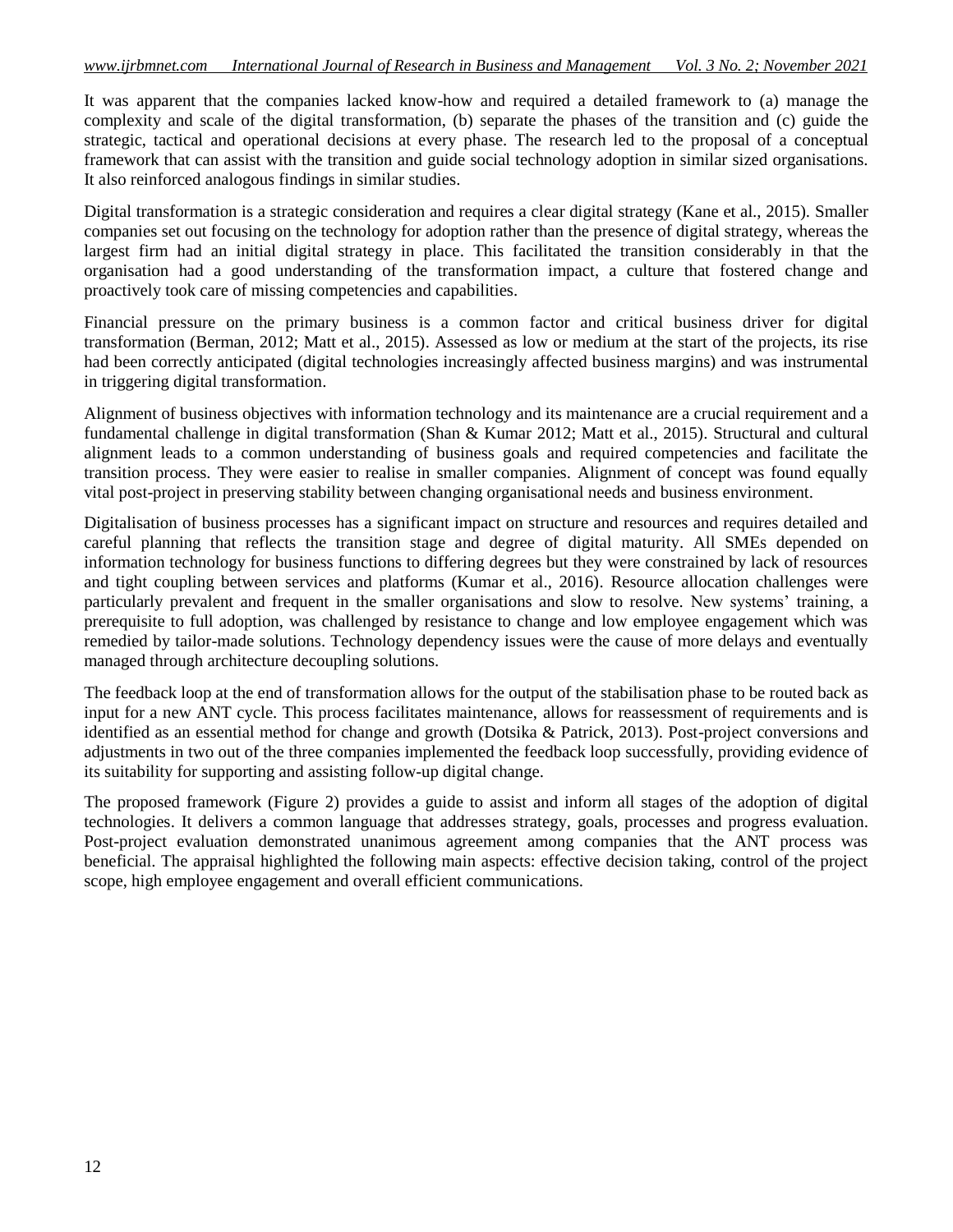

Figure 2. Digital Transformation Framework

# **6. Conclusions**

This paper presents a dual proposition. Firstly, arising from the lessons learnt and wider reflection upon three digital transformation projects with SMEs, it proposes a framework that provides SMEs with guidance and support when undertaking their own digital transformation. Secondly, through its research methodology, it offers a perspective that addresses an evolving shortcoming related to the adoption of traditional methodologies and approaches when evaluating and undertaking digital transformations.

Whilst ICT adoption issues are relatively well known and supported by many models and frameworks, the challenges are different when addressing the adoption of technologies with a greater social element. This lies in the interaction, type and nature of the artefacts, physical or abstract, employed or created, particularly when addressing internal communications and knowledge management. A common trait of all SMEs is the dissimilarity, through their size, turnover, sector and objectives. Whilst they all share commonalities they can equally be characterised by their range of differences.

The development of the outlined framework offers a bridge that enables consideration of the key elements associated with digital transformation in a SME and addresses the identified gap in knowledge. The four stages provide a means and a step by step guide through the digital transformation, whilst addressing the relevant considerations at the strategic, tactical and operational/procedural levels. Each stage forms a set of intermediate reference points as goals and considerations, allowing for assessing impact and success. The framework provides an iterative guiding hand rather than a prescriptive linear process to follow. Essentially it provides a means to establish a common language alongside a common interpretation of the objectives while defining pathways to support their achievement. It leads to increased engagement and shared understanding for prioritising objectives and making decisions on how support and resources are provided. The process includes incorporating the SMEs own learning insights and new knowledge as iteration. This practice was found both possible and desirable, within the stages and elements therein.

All three SMEs reported increased profits post adoption, a result that supports and reflects similar prior research associating digital transformation with profit gains (Levenburg et al., 2015; Majchrzak et al., 2016; Delmond et al., 2016). The proposed framework presents an adaptable approach that is systematic, organised and rigorous whilst remaining adaptable to realising the benefits of digital transformation whilst managing the uncertainties within and without an SME.

The limitations of the research are related to the size of participant organisations (SMEs) and tight focus of transformation (social technologies). The framework works well for SMEs whose transformation is focused on the adoption of social technologies, but we do not know how well it can be generalised to address a wider range of digital transformation taking place in same size or larger organisations. This is the focus of future research and will include evaluating the framework against the practicalities of an end-to-end project, acknowledging the elements of the framework that were put in place retrospectively (grey areas in tables 4 to 7).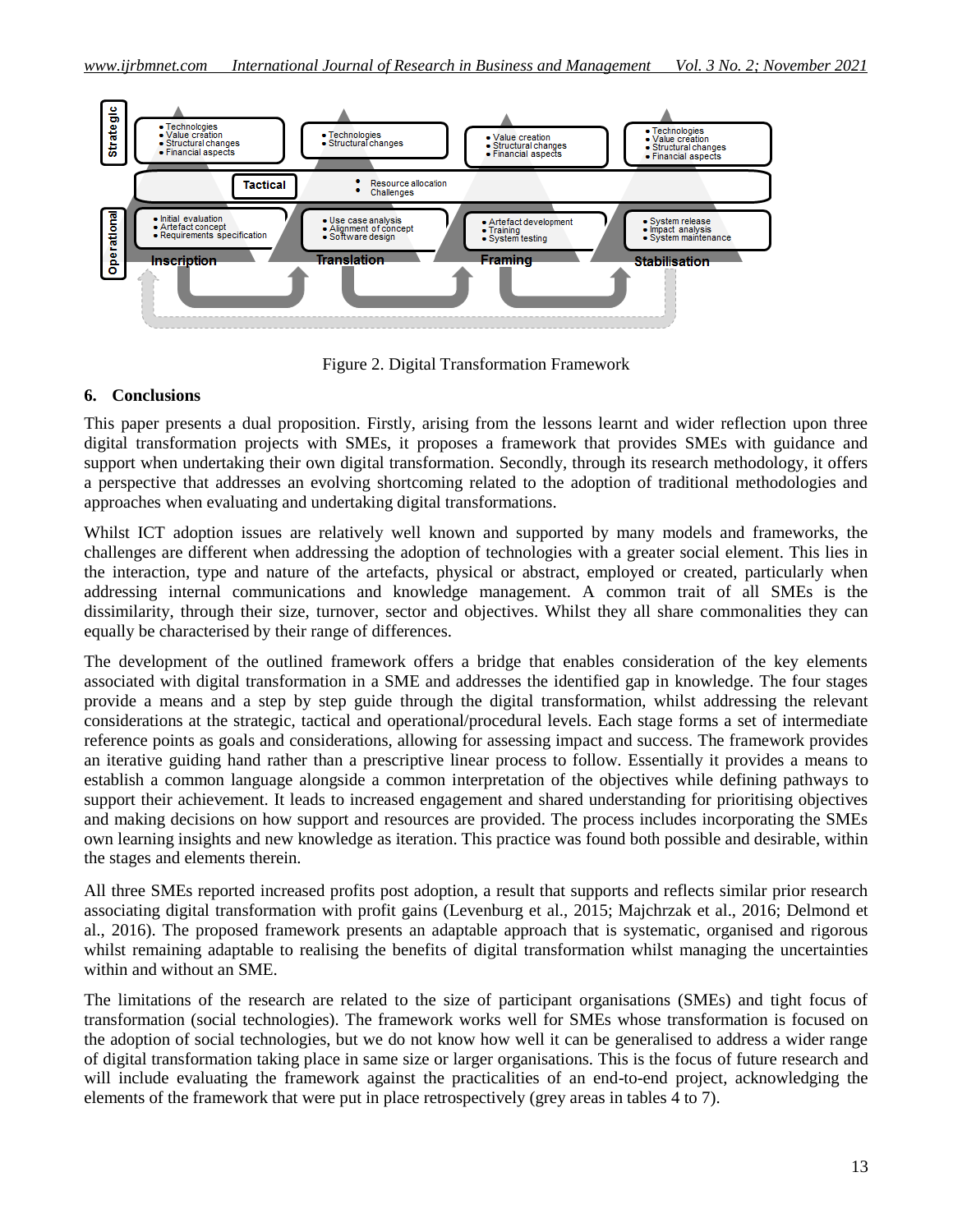#### **References**

Akrich, M., (1992), The de-scription of technical objects, In Bijker, W.E. and Law, J. (editors) Shaping technology/ building society: studies in sociotechnical change,

- Alshamaila, Y., Papagiannidis, S., & Li, F., (2013), Cloud computing adoption by SMEs in the north east of England: A multi-perspective framework. Journal of Enterprise Information Management, 26(3), 250- 275.
- Andal-Ancion, A., Cartwright, P., & Yip, G. S., (2003), The digital transformation of traditional business. MIT Sloan Management Review, 44(4), 34-41.
- Baskerville, R.L., (1999), Investigating Information Systems with Action Research, Communications of the Association for Information Systems, Vol. 2, Article 19.
- Berman, S. J. (2012), Digital transformation: opportunities to create new business models. Strategy & Leadership, 40(2), 16-24.
- Bautista, A., León, A., Rojas, J. and Raymundo, C., (2019), Strategic Planning Model to Increase the Profitability of an HR Outsourcing SME Through Digital Transformation. In *International Conference on Human Interaction and Emerging Technologies* (pp. 856-862). Springer, Cham.
- Besson, P., & Rowe, F. (2012). Strategizing information systems-enabled organizational transformation: A transdisciplinary review and new directions. The Journal of Strategic Information Systems, 21(2), 103– 124.
- Bijker W. E. Hughes T. P. and Pinch T., Ed. (1989). The Social Construction of Technology Systems. New Direction in the Sociology and History of Technology. USA, Maple -Vail Inc.
- BIS, (2013), SMEs: The Key Enablers of Business Success and the Economic Rationale for Government Intervention BIS Analysis Paper No. 2, Department for Business, Innovation and Skills, London, URN BIS/13/1320.
- Boulus-Rødje, N., (2012), Action research as a network: Collective production of roles and interventions.
- Bradbury, H., & Reason, P., (2006), Conclusion: Broadening the bandwidth of validity: Issues and choice-points for improving the quality of action research. Handbook of action research, 343-351.
- Callon, M., (1986), Some elements of a sociology of translation: domestication of the scallops and the fishermen of the Brieuc Bay, in Law, J. (Ed.), Power, Action and Belief: A New Sociology of Knowledge?, Routledge, London.
- Callon, M., (1991), Techno-economic network and irreversibility, In J. Law, editor, A sociology of monsters. Essays on power, technology and domination, Routledge, 132 – 164.
- Callon, M., (1999), Actor-network theory—the market test. The Sociological Review, 47(S1), 181-195.
- Chinedu Eze, S., Duan, Y., & Chen, H., (2014), Examining emerging ICT's adoption in SMEs from a dynamic process approach. Information Technology & People, 27(1), 63-82.
- Cragg, P. and Mills, A., (2011), IT support for business processes in SMEs, Business Process Management Journal, Vol. 17, Iss. 5, 697- 710.
- Cui, M., & Pan, S. L. (2015). Developing focal capabilities for e‐commerce adoption: A resource orchestration perspective. Information Management, 52(2), 200–209.
- Delmond, MH., Coelho, F., Keravel, A. and Mahl, R., (2016), How Information Systems Enable Digital Transformation: A focus on Business Models and Value Co‐production.
- Demirkan, H. Spohrer, JC. and Welser, JJ., (2016). Digital Innovation and Strategic Transformation. IT Professional, 18(6), 14-18.
- Dotsika F., Patrick K., (2006), Towards the New Generation of Web Knowledge Search and Share, VINE: The Journal of Information and Knowledge Management Systems Vol. 36 No. 4, pp 406-422, ISSN: 0305- 5728
- Dotsika F., (2009), *Uniting formal and informal descriptive power: Reconciling ontologies with folksonomies*, International Journal of Information Management, Volume 29, Issue 5, October 2009, pp 407-415, ISSN 0268-4012

MIT Press, 205 – 224.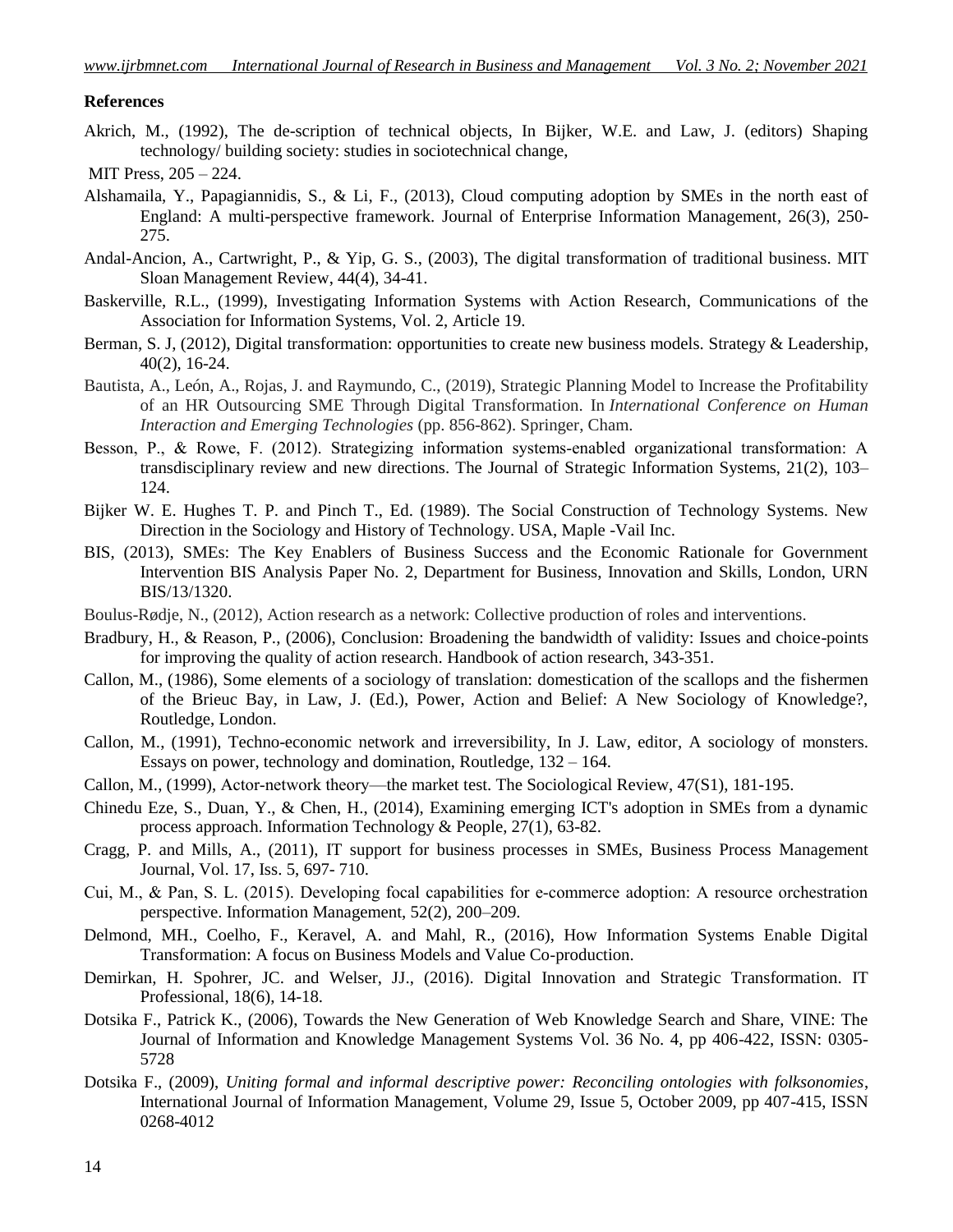- Dotsika F., Patrick K., (2013), Collaborative KM for SMEs: a framework evaluation study, Information Technology and People, Vol. 26, No. 4,368-382
- Durkin, M., McGowan, P. and McKeown, N., (2013), Exploring social media adoption in small to medium-sized enterprises in Ireland. *Journal of Small Business and Enterprise Development*, *20*(4), pp.716-734.
- Garg, A. and Deshmukh, SG., (2009), Flexibility in maintenance: a framework. Global Journal of Flexible Systems Management, 10(2), 21.
- Ghezzi A. Balocco R. and Rangone A., (2013), Technology diffusion theory revisited: a Regulation, Environment, Strategy, Technology model for technology activation analysis of Mobile ICT. Technology Analysis & Strategic Management, Vol. 25, Issue 10,1223-1249.
- Ghezzi, A. Mangiaracina, R. and Perego, A., (2012), Shaping the E-Commerce Logistics Strategy: a Decision Framework, International Journal of Engineering Business
- Hess, T. Matt, C. Benlian, A. and Wiesböck, F., (2016), Options for Formulating a Digital Transformation Strategy. MIS Quarterly Executive, 15(2).
- Hosseini, S., Fallon, G., Weerakkody, V. and Sivarajah, U., (2019), Cloud computing utilization and mitigation of informational and marketing barriers of the SMEs from the emerging markets: Evidence from Iran and Turkey. *International Journal of Information Management*, *46*, pp.54-69.
- Janes S., Patrick K., Dotsika F., (2014), Implementing a social intranet in a professional services environment through Web 2.0 technologies, The Learning Organisation, Vol. 21 Iss: 1, pp.26 - 47
- Jepsen, L. Mathiassen, L. and Nielsen, P., (1989), Back to the Thinking Mode: Diaries for the Management of Information Systems Development Projects, Behaviour and Information Technology, Vol. 8, No. 3, 207- 217.
- Kane, GC. Palmer, D. Phillips, AN. Kiron, D. and Buckley, N., (2015), Strategy, not technology, drives digital transformation. MIT Sloan Management Review and Deloitte University Press.
- Karoui, M. Dudezert, A. and Leidner, DE., (2015), Strategies and symbolism in the adoption of organisational social networking systems, Journal of Strategic Information Systems, Vol 24, Iss. 1, 15-32.
- Kaschig, A. Maier, R. and Sandow, A., (2016), The effects of collecting and connecting activities on knowledge creation in organizations, The Journal of Strategic Information Systems, Vol. 25, Iss. 4, 243-258
- Kumar, V. Loonam, J, Allen, J. and Sawyer, S., (2016), Exploring enterprise social systems & organisational change: Implementation in a digital age. Journal of Information Technology, 31 (2), 97-100.
- Kyobe, M., (2011), Investigating the key factors influencing ICT adoption in South Africa. Journal of systems and information technology, 13(3), 255-267.
- Latour, B., (1999), On Recalling ANT, in Law, J. and Hassard, J., (Eds.) Actor Network Theory and After, Oxford: The Sociological Review, pp. 15-25.
- Latour, B., (2005), Reassembling the social: An introduction to actor-network-theory. Oxford university press.
- Leonardi, P.M., Huysman, M. and Steinfield, C., (2013), Enterprise social media: Definition, history, and prospects for the study of social technologies in organizations. *Journal of Computer-Mediated Communication*, *19*(1), pp.1-19.
- Levenburg, NM. Schwarz, TV. and Motwani, J., (2015), Understanding adoption of internet technologies among SMEs. Journal of Small Business Strategy, 16(1), 51-70.
- Li, L., Su, F., Zhang, W. and Mao, J.Y., (2018). Digital transformation by SME entrepreneurs: A capability perspective. *Information Systems Journal*, *28*(6), pp.1129-1157
- Lucas, H. C. J., Agarwal, R., Clemons, E. K., El Sawy, O. A., & Weber, B. W. (2013). Impactful research on transformational information technology: An opportunity to inform new audiences. MIS Quarterly, 37(2), 371–382.
- Majchrzak, AM. Markus, L. and Wareham, J., (2016), Designing for digital transformation: Lessons for information systems research from the study of ICT and societal challenges. MIS Q 40, no. 2 (2016): 267- 277.
- Matt, C. Hess, T. and Benlian, A., (2015), Digital transformation strategies. Business & Information Systems Engineering, 57(5), 339-343.